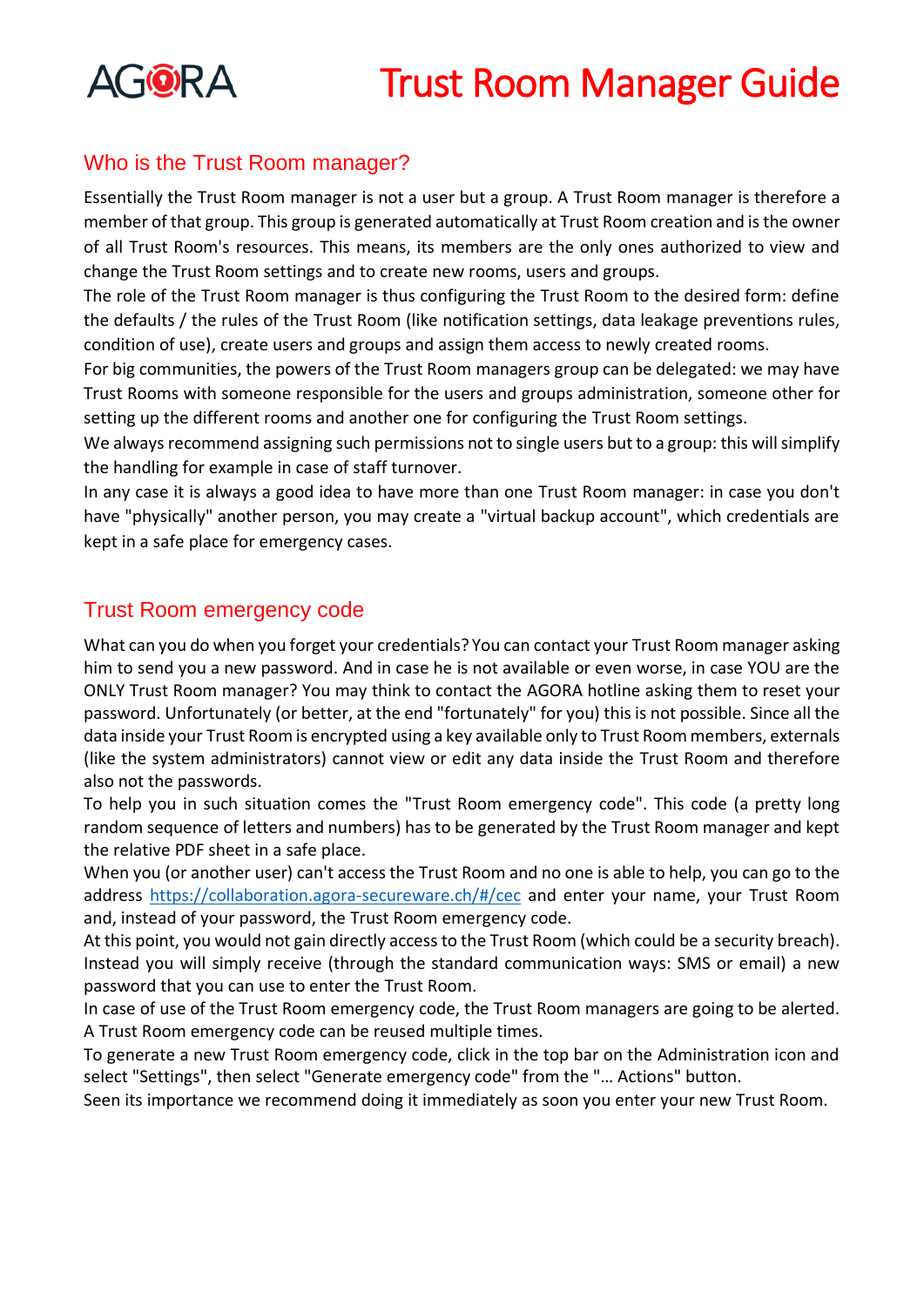

## Manage the Trust Room settings

To manage the settings of your Trust Room, click in the top bar on the Administration icon and select "Settings".

#### Basic settings

If you click on "Edit" you can change following settings:

|           | Default language                        | The default language to be set by the creation of new<br>users.                                                                                                                       |
|-----------|-----------------------------------------|---------------------------------------------------------------------------------------------------------------------------------------------------------------------------------------|
|           | <b>Allowed notifications</b>            | The notifications channels (email/SMS) to be allowed inside<br>your Trust Room.                                                                                                       |
|           | One-time guests                         | Whether you want to allow the creation of one-time guests                                                                                                                             |
|           | <b>Allow guest creation</b>             | Whether you want to give the possibility to your members<br>to create guest access on single resources, where they are<br>owner. You can also assign this permission to single users. |
| $\bullet$ | Allow homonyms in users'                | Whether to allow the creation of users with the same last                                                                                                                             |
|           | names                                   | name / first name combination.                                                                                                                                                        |
| ٠         | <b>Disable inactive users</b>           | Whether to disable inactive users after a certain amount of<br>days after their last login.                                                                                           |
|           | <b>Default authentication</b><br>method | The default authentication method for new users.                                                                                                                                      |
|           | <b>Session timeout</b>                  | The max. time between each request to the system before<br>the session get invalided.                                                                                                 |
|           | <b>Password settings</b>                | You can define here the password settings like:                                                                                                                                       |
|           |                                         | Min. length<br>$\bullet$                                                                                                                                                              |
|           |                                         | Min. Quality<br>$\bullet$                                                                                                                                                             |
|           |                                         | Force periodical password change<br>$\bullet$                                                                                                                                         |
|           |                                         | Prevent re-use of previously used passwords                                                                                                                                           |
|           |                                         | Max. wrong login attempts before blocking the                                                                                                                                         |
|           |                                         | account                                                                                                                                                                               |
|           | Lost credentials key                    | If you want an automatic support in case of lost                                                                                                                                      |
|           |                                         | credentials, please paste here the current Trust Room                                                                                                                                 |
|           |                                         | emergency code.                                                                                                                                                                       |
|           | <b>Geofencing support</b>               | You can activate this flag if you would like to limit the                                                                                                                             |
|           |                                         | access to your Trust Room for some user to specific places.                                                                                                                           |
|           |                                         | Possible options are:                                                                                                                                                                 |
|           |                                         | Geo IP: you will be able to define for each user from<br>which country they can login                                                                                                 |
|           |                                         | IP filter: you will be able to define for each user<br>$\bullet$                                                                                                                      |
|           |                                         | from which IP range (for example your company                                                                                                                                         |
|           |                                         | public IP) they can login                                                                                                                                                             |
|           | <b>Enable Google maps</b>               | Enabling this feature allows you to see on a map the                                                                                                                                  |
|           |                                         | address of your Trust Room users as well as the location of                                                                                                                           |
|           |                                         | your events/meetings.                                                                                                                                                                 |
|           | <b>Mask mobile numbers</b>              | Enable this flag if you don't want that the users can see                                                                                                                             |
|           |                                         | each other mobile numbers.                                                                                                                                                            |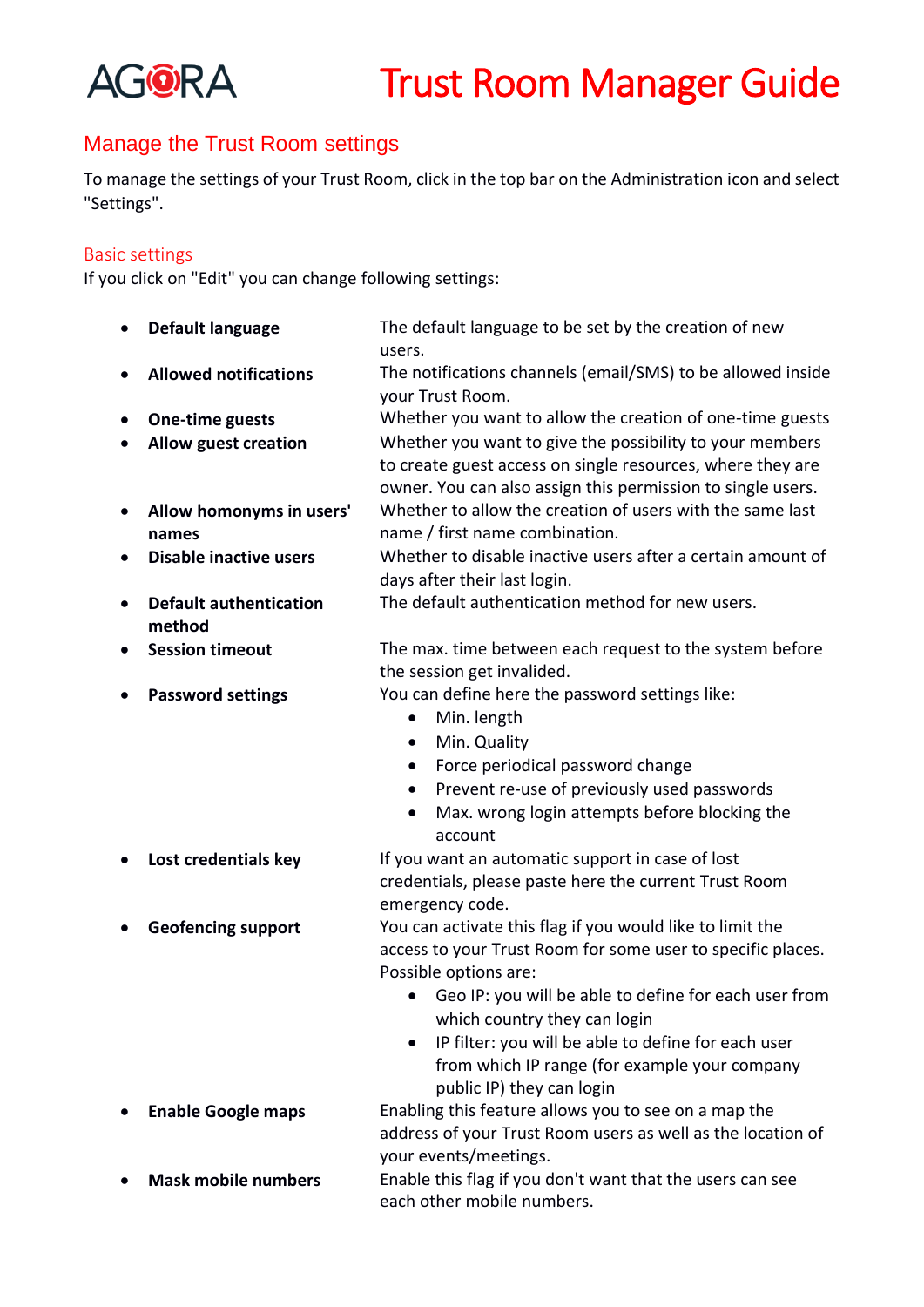

- 
- 
- **Automatically empty trash bin**
- **List items per page** With this option you can define how many items are going to be displayed on one page.
- **Trash bin** With this flag enabled, if you delete a resource (room, file, event, …) this one is first moved to the trash bin so that you have eventually the possibility to restore it.
	- You can define to empty the trash bin automatically after a certain number of days are passed from the resource's deletion date.

### Notifications settings

To set the default notifications settings for your users, select "Set notifications" from the "... Actions" button in the "Trust Room settings" page. Here you can define how users have to be notified in case of normal and high priority notifications (the priority is chosen by the owner of the relative resource) as well as for chat notifications. The available media (email or SMS) depend on the selection you have done in the basic settings of your Trust Room.

These settings can be overwritten for each user.

### Customize logo

If you would like to replace the AGORA logo on the top of the page with your own logo, you can simply upload it using the "Change logo" button on the "Trust Room settings" page. The available place for the logo is wide 220 px and high 80 px. Biggest images are scaled.

### Data leakage prevention

You can define your Trust Room's data leakage prevention (DLP) rules for the files uploaded by your members resp. by your guests. You can specify:

- Max. size
- Allowed file formats
- Prohibited file formats
- Prohibited keywords inside the files

### Conditions of use

You can define that the users have first to accept your conditions of use of the platform before being able to access it.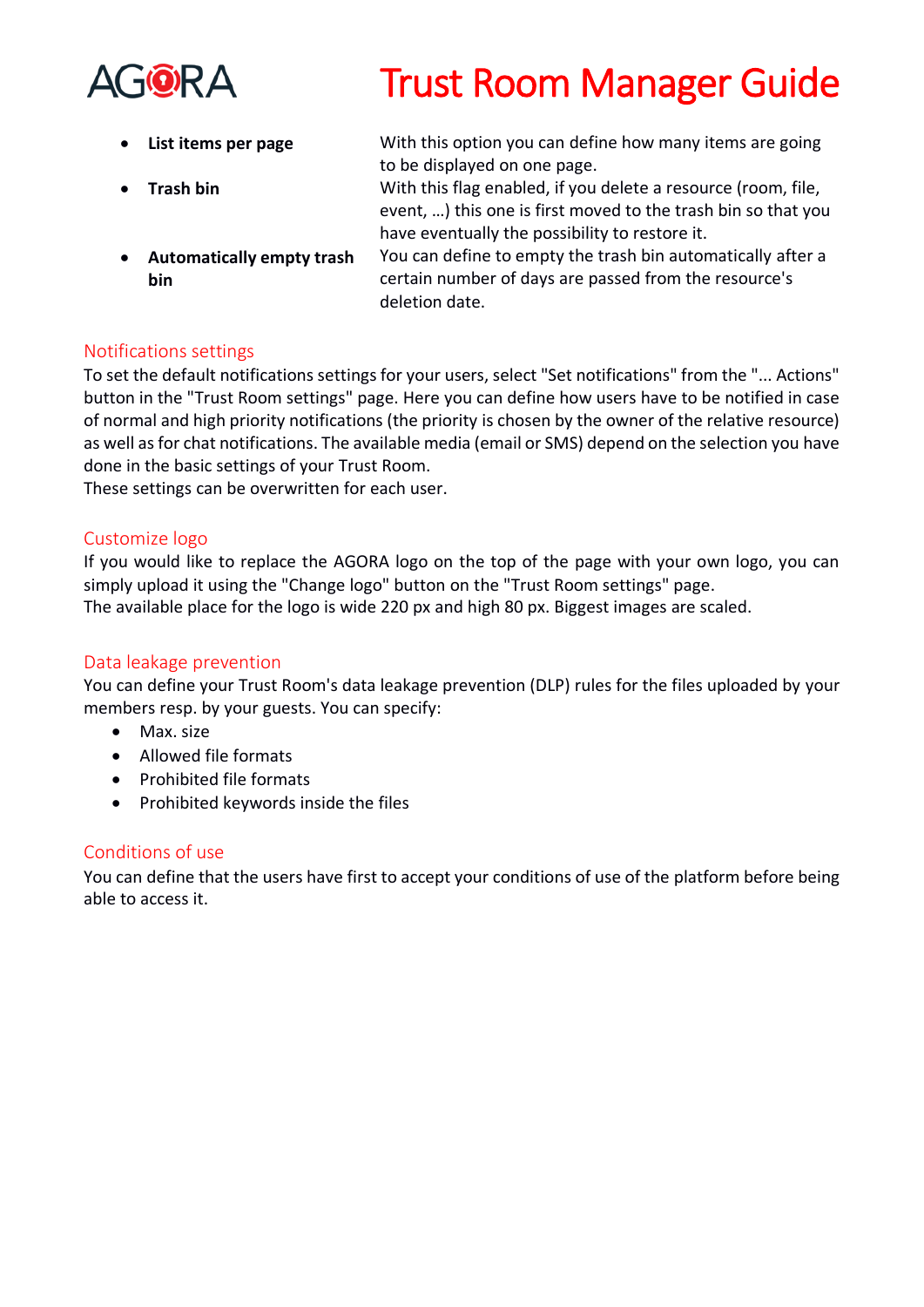

#### Permissions

Not sure about the permissions defined inside the Trust Room? To help you cross-check them you can export the Trust Room permissions (always from the "… Actions" button on the "Trust Room settings" page). You will get a spreadsheet with all your resources and the permissions owned on it by each user:



#### Wipe Trust Room

If you are looking for a quick way to delete all the content of your Trust Room, the "Wipe Trust Room" function is what you were searching. You can find it in the "… Actions" button on the "Trust Room settings" page.

This function permanently deletes EVERYTHING (except your account and the Trust Room managers group) from your Trust Room, so as you can image, as to be used very carefully.

It can be used for example in case you use your Trust Room over the time for different projects (like mergers and acquisitions) each of them always with a different audience.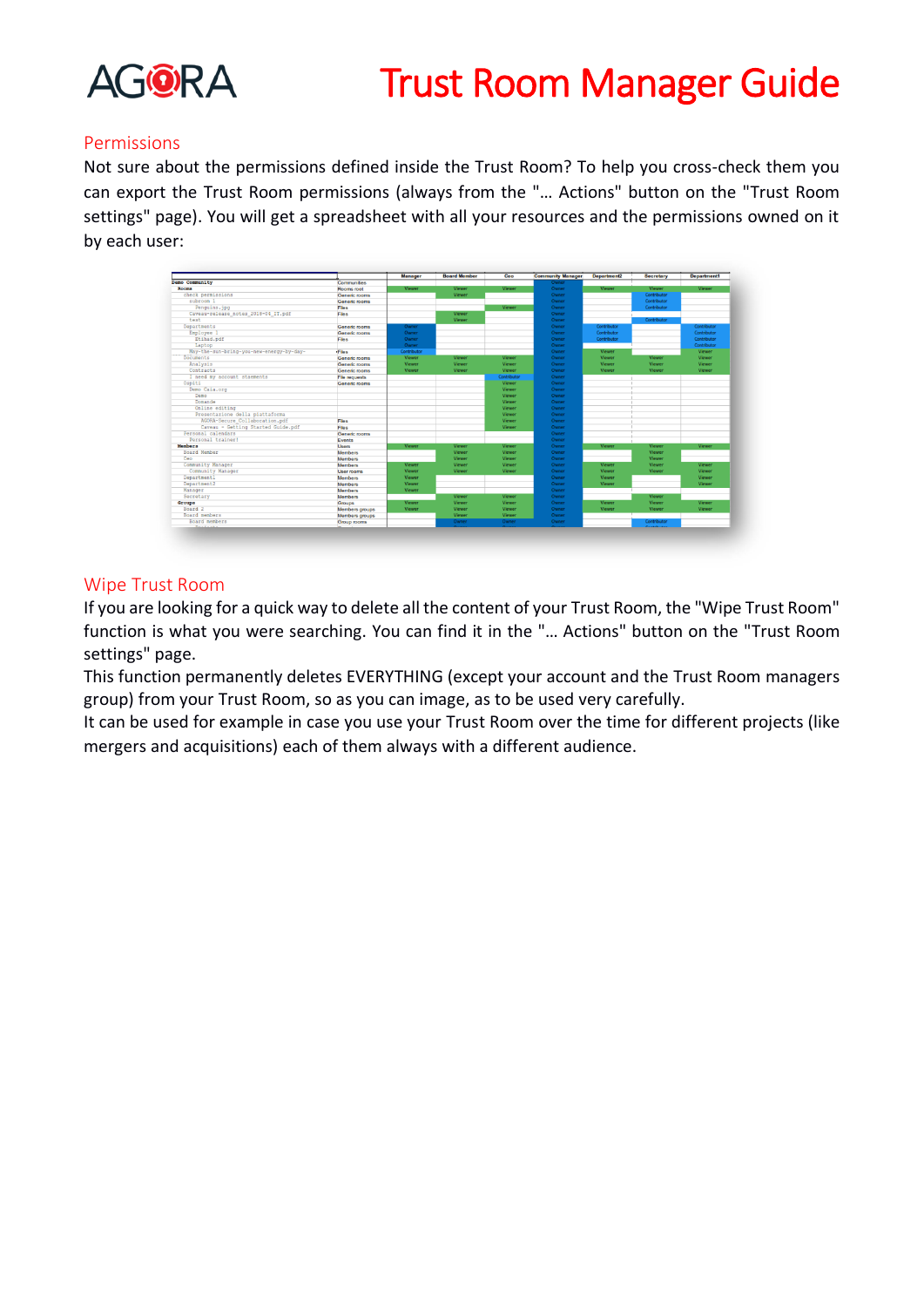

### Users

To create and manage users, click in the top bar on the Administration icon and select "Users".

#### Members vs Guests

We have two types of users inside AGORA: members and guests.

The first ones are what we may also define as "power users"; they are typically your company employees. A member can potentially do everything inside the platform: create resources, setting permissions, create guest accesses and perform administrative tasks (like users and groups management). In order to simplify your job, inside AGORA you can also assign on the different resources a "default" permission to "every member of the Trust Room".

On the other hand, guests are typically external users, like customers or partners. If given the necessary permission a guest can access all the resources but only upload new documents, create requests, participate in chat and discussions and create new rooms. All this in a very controlled way: they are not able to modify the inherited permissions, notifications and approvals settings. In addition, since the "default" permission to "every member of the Trust Room" do not apply for guests, in order to access a resource, you will have to explicit assign him a permission to access something. In this way you don't have the risk that a guest can unintentionally see something he should not have been allowed to.

#### Create new users

To create a new user simply click on New and select the type of user (member or guest) that you would like to create. In the wizard you will have the possibility to define, beside the user data, also his groups' memberships, whether to create for him a personal room and whether to send him directly the login information.

#### Send login information

If one or your users forget his credentials you can send him a new password by entering his profile page and selecting "Send login information" from the "… Actions" button.

You can send either all credentials (username, Trust Room, address of the application plus a new password), only a new password or only the rest (without generating a new password).

#### Disable a user

If you want to suspend the access of a user, without deleting his account, you can simply enter his profile and select on "Disable" from the "… Actions" button. To re-enable him select "Enable" from the same button.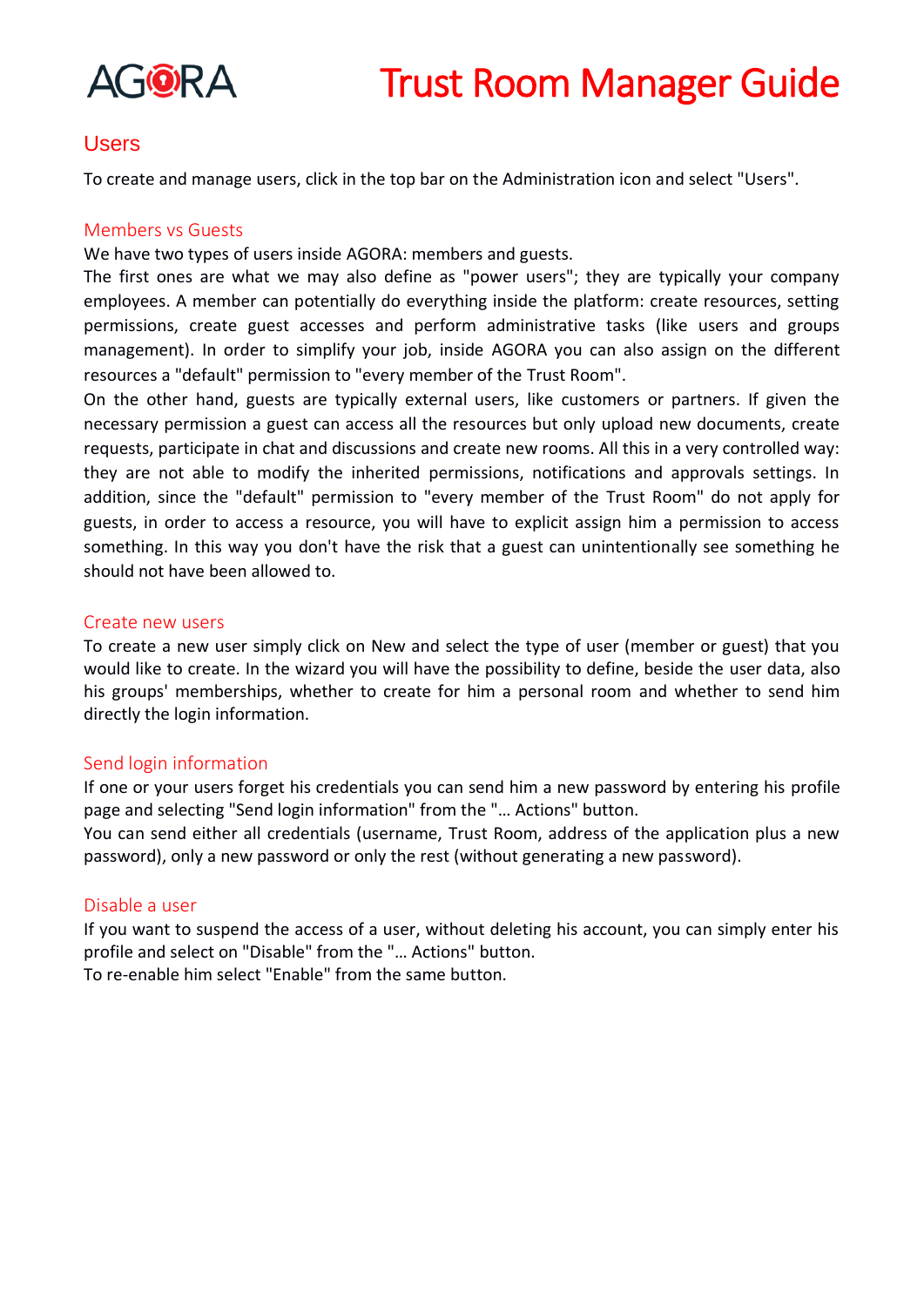

## **Groups**

To create and manage groups, click in the top bar on the Administration icon and select "Groups". In AGORA you can use groups to simplify your job: instead of assigning permissions to single users you assign them to groups. This is very useful for example in case of turnover.

### Create new groups

To create a new group simply select "New" on the Groups page, select the type of members you would like to have in this group (members or guests), provide a name and an optional description and finally select its members.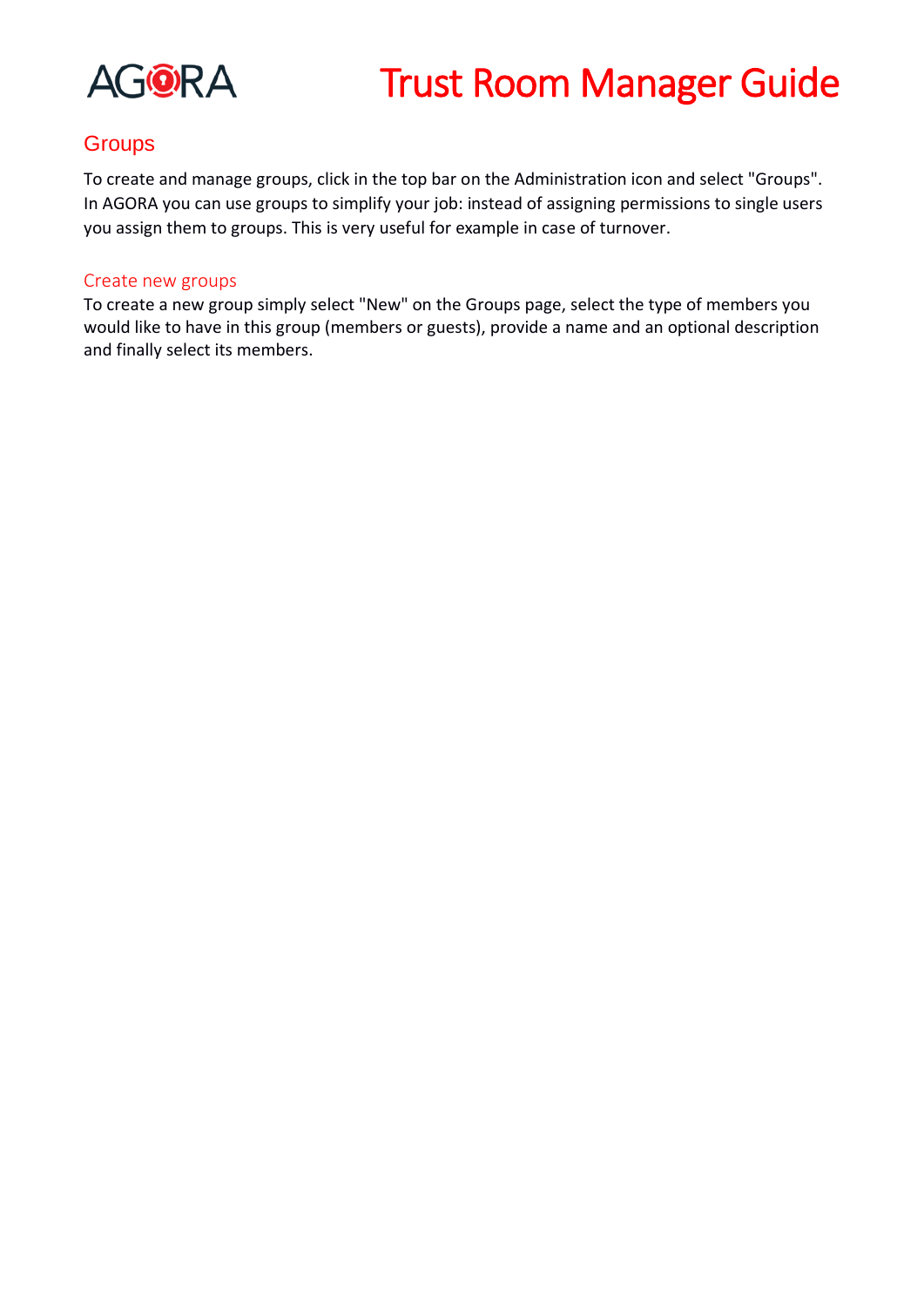

### Rooms

A Room is the basic collaboration element of AGORA: it is the place that you set up to start collaborating with someone. It acts like a classical file folder but offers much more capabilities: in fact, you can store there not only files, but also sub-rooms (to better organize your data), events, discussions and much more. On a Room, you define the general rules for the collaboration: who can participate and with which permissions, the default notification settings, whether the files have to be first approved, whether there is a maximal lifetime for the document stored there, etc.

#### Create new Rooms

To create a new Room, go to a Room, where you own at least a "Contributor" permission and click on the "New" button on the top right-hand corner a select "Room" from the drop-down menu. You can either enter simply the new Room's name and confirm with "OK" or, similar to the file, define additional information. The settings you define on the Room will then be the default ones applied on the resources (files, sub-rooms, …) saved inside this Room.

| <b>Create Room</b>                           | $\times$                                                                  |
|----------------------------------------------|---------------------------------------------------------------------------|
| Path                                         | Rooms /                                                                   |
| * Room name                                  | Room name                                                                 |
| Description                                  | Description                                                               |
|                                              | Color V                                                                   |
| * Shared with                                | $\Sigma$ $\odot$ $\odot$ $\odot$<br><b>O</b> Preview permissions overview |
| Notify room updates                          | <b>No</b>                                                                 |
| Release of new documents must<br>be approved | No                                                                        |
| <b>Advanced settings</b><br>* Required field | Cancel<br>Ok                                                              |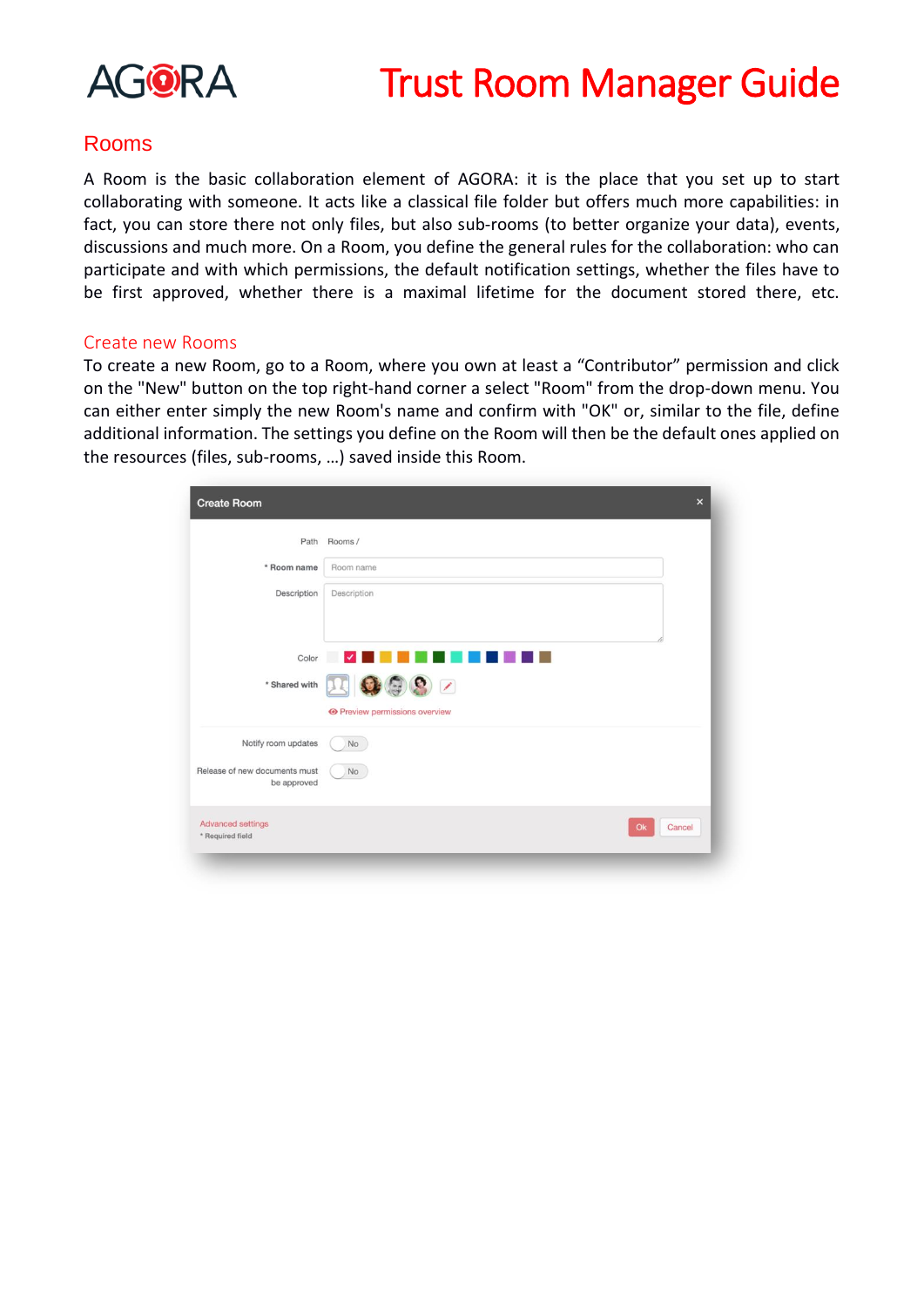

#### Share a resource

Sharing a resource (File, Meeting, Room, etc.) is a principal purpose of the platform. This share functionality is for both Internal Users being granted access, as well as occasional external trusted guests or third parties.

| Permissions<br>Users / Groups A                              |               |              |
|--------------------------------------------------------------|---------------|--------------|
| <b>Community Managers</b>                                    | Owner         | Ÿ<br>×       |
| Every member                                                 | <b>Viewer</b> | v<br>×       |
|                                                              |               | $\checkmark$ |
| Add existing users/groups<br>Type the name of the user/group |               |              |

By using "**Add existing users/groups**" you can select the users/groups already defined in your Trust Room that you would like to authorize access to the resource. Users/Groups which have already access to the hierarchy of this resource (for example, who can see the Room where this file is saved) are written in black. In grey are instead displayed Users/Groups without this access.

| Type the name of the user/group |                    |  |  |  |  |
|---------------------------------|--------------------|--|--|--|--|
|                                 | Actors             |  |  |  |  |
| D.                              | Actresses          |  |  |  |  |
| C)                              | Bergman Ingrid     |  |  |  |  |
| 图                               | Bogart Humphrey    |  |  |  |  |
|                                 | Dean James         |  |  |  |  |
| 9,                              | <b>Disney Walt</b> |  |  |  |  |
| 9                               | Gable Clark        |  |  |  |  |
| Ø                               | Taylor Elizabeth   |  |  |  |  |

In the "**Authorize access to a new guest**" section, you can grant access to your resource for an external person (guest). To accomplish this, simply enter their email address, and optionally setup a 2-factor authentication, the desired access period and if you want that the guest will be able to access that resource only one or multiple times. Once the guest account is added, you will have to assign him/her the desired permission level on the resource.

| * Email       | john.smith@gmail.com                                                     | ల |  |
|---------------|--------------------------------------------------------------------------|---|--|
|               | Authentication Password only - Add 2-factor authentication               |   |  |
| Access period | $\Box$ Only one time<br>1 week<br>Custom<br>1 month<br>12 hours<br>1 day |   |  |
|               | $2 +$ Add guest                                                          |   |  |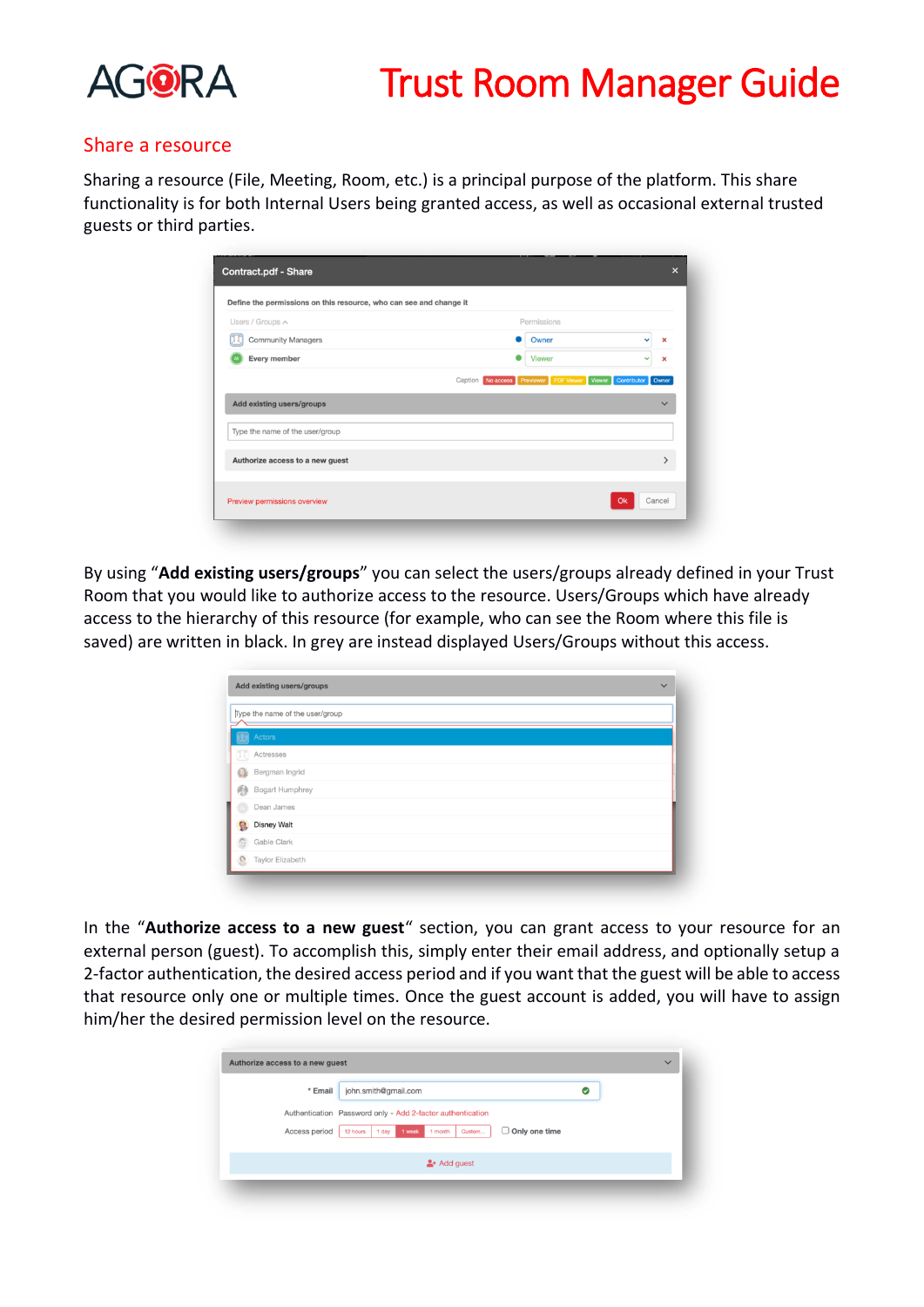

### **Permissions**

When a user tries to access a resource, the system will first check if for that user a permission on this resource was assigned and in case this one will be applied. Otherwise the system will check if a permission was assigned to one of the groups in which that user is member of. If any is found the greater permission will be applied. If nothing was found, in case the user is a Trust Room's member, the system will check if a general permission for all Trust Room's members exists: if found this last will be applied otherwise the user has no access to this resource.

#### Permissions levels

The available permissions levels are:

| <b>Role</b>        | What you can do                                                                                                                                                |
|--------------------|----------------------------------------------------------------------------------------------------------------------------------------------------------------|
| <b>Previewer</b>   | See all resources on the screen + display the content of files on the screen (with a<br>watermark)                                                             |
| <b>PDF</b> viewer  | Same as above + download a PDF copy of the original files (with a watermark)                                                                                   |
| <b>Viewer</b>      | Same as above + download the original files                                                                                                                    |
| <b>Contributor</b> | Same as above + add content to the current resource (in case of a Room: upload<br>files, create sub-rooms, events, ; in case of a file: upload new versions; ) |
| Owner              | Same as above + modify the settings and the permissions and delete the resource                                                                                |

You can also assign to a user the special permission "No access". Since "No access" is the default permission, this level is only to be used for defining an "exception" to another permission defined (for example the file should be visible by all the group Marketing members BUT NOT by one of them).

### Permissions' inheritance

On the "Permissions settings" form for "container" resources (resources where you can store other sub-elements, like rooms and events) you can also optionally define the inheritance behavior of the defined permissions. In other words, you can define how this permission should be propagated to the new elements saved inside the current resource. The available options are:

- **Apply** (default option): this permission will be proposed by the creation of new elements, but the author will be able to change or remove it
- **Lock**: this permission will be applied also on the new elements and the author will not be able to change or remove it
- **Don't apply**: this permission won't be proposed by the creation of new elements. The author can however add it manually